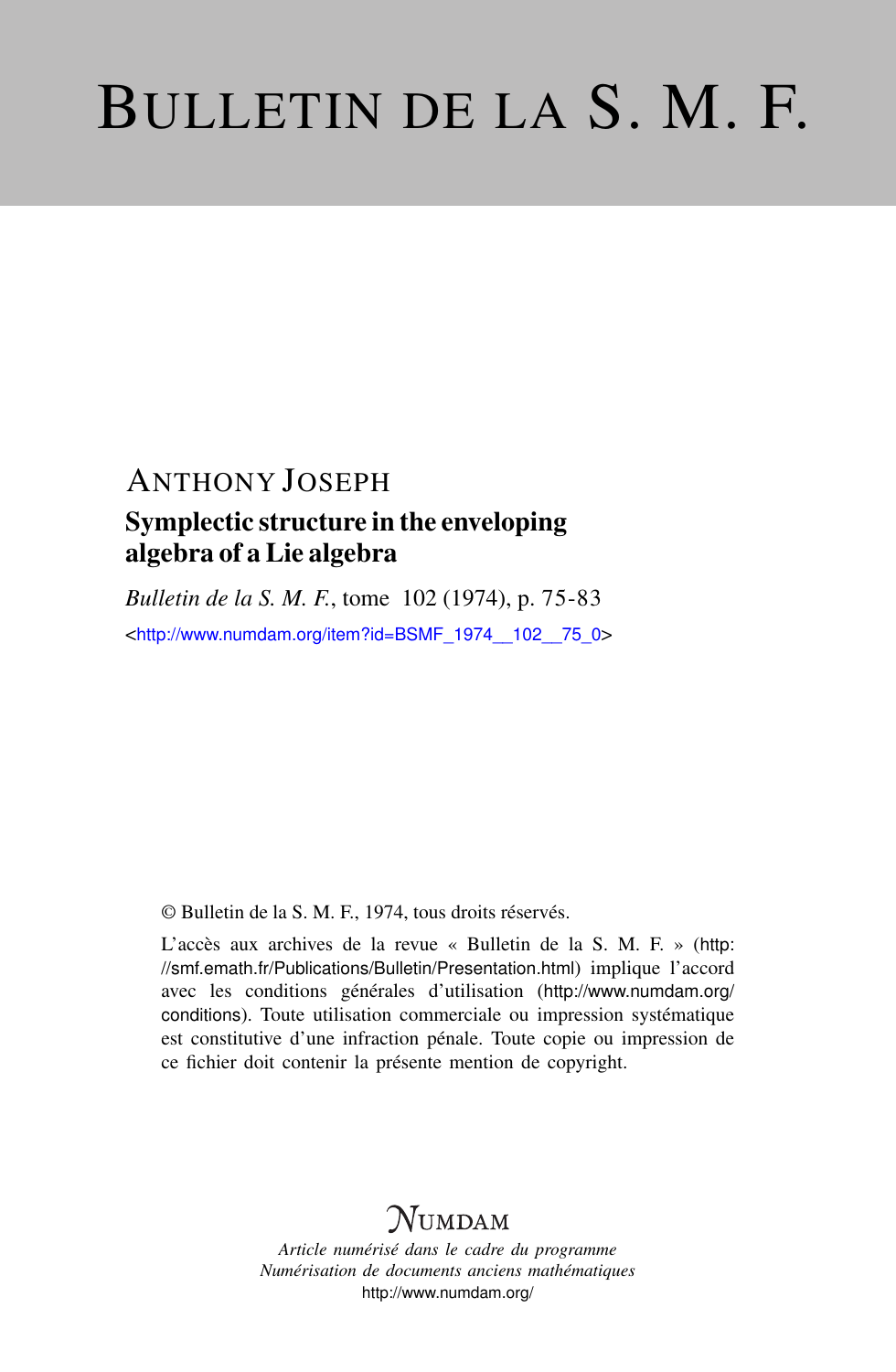*Bull, Soc. math. France,* 102, 1974, p. 75-83.

#### **SYMPLECTIC STRUCTURE**

### **IN THE ENVELOPING ALGEBRA OF A LIE ALGEBRA**

**BY**

#### ANTHONY JOSEPH

[Tel-Aviv University]

ABSTRACT. — It is shown that the enveloping algebra of a Lie algebra satisfies a condition which implies a weakened form of the Gel'fand-Kirillov conjecture. This condition leads to a generalization of a commutant property previously derived for the Weyl algebra, which has its origins in a classical theorem on function groups. This provides a dimensionality estimate which is central to a proof of the Gel'fand-Kirillov conjecture for solvable algebraic Lie algebras.

RÉSUMÉ. — Il est démontré que l'algèbre enveloppante d'une algèbre de Lie satisfait une condition qui implique une forme affaiblie de la conjecture Gel'fand-Kirillov. Cette condition amène à une généralisation d'une propriété commutante précédemment dérivée pour l'algèbre de Weyl, qui a ses origines dans un théorème classique en groupes fonctionnels. Ceci fournit une estimation dimensionnelle qui est centrale pour la preuve de la conjecture Gel'fand-Kirillov pour les algèbres de Lie algébriques résolubles.

#### 1. Introduction

Let *g* be a finite dimensional Lie algebra over a commutative field *K* of characteristic zero. Let *U g* denote the enveloping algebra of*<sup>g</sup>* and *D g* the quotient field of *U g*. Let  $D_{n,k}$  denote the quotient field of the Weyl algebra *An,k* of degree *n* over *K* and extended by *k* indeterminates. GEL'FAND and KIRILLOV ([2]-[4]) have suggested that *D g* should depend rather weakly on *g* and for *g* algebraic have conjectured that *D g* is isomorphic to one of the standard fields  $D_{n,k}$ .  $A_{n,k}$  is itself related to a polynomial algebra over the Poisson bracket (essentially equivalent to a manifold with symplectic structure) which has been subjected to considerable analysis. We wish to exploit these interrelationships in studying *U g.* In this it is often sufficient to establish a correspondence of leading order terms. This is illustrated by Theorem 2.3, the second part of which represents a weak form of the Gel'fand-Kirillov

BULLETIN DE LA SOCIÉTÉ MATHÉMATIQUE DE FRANCE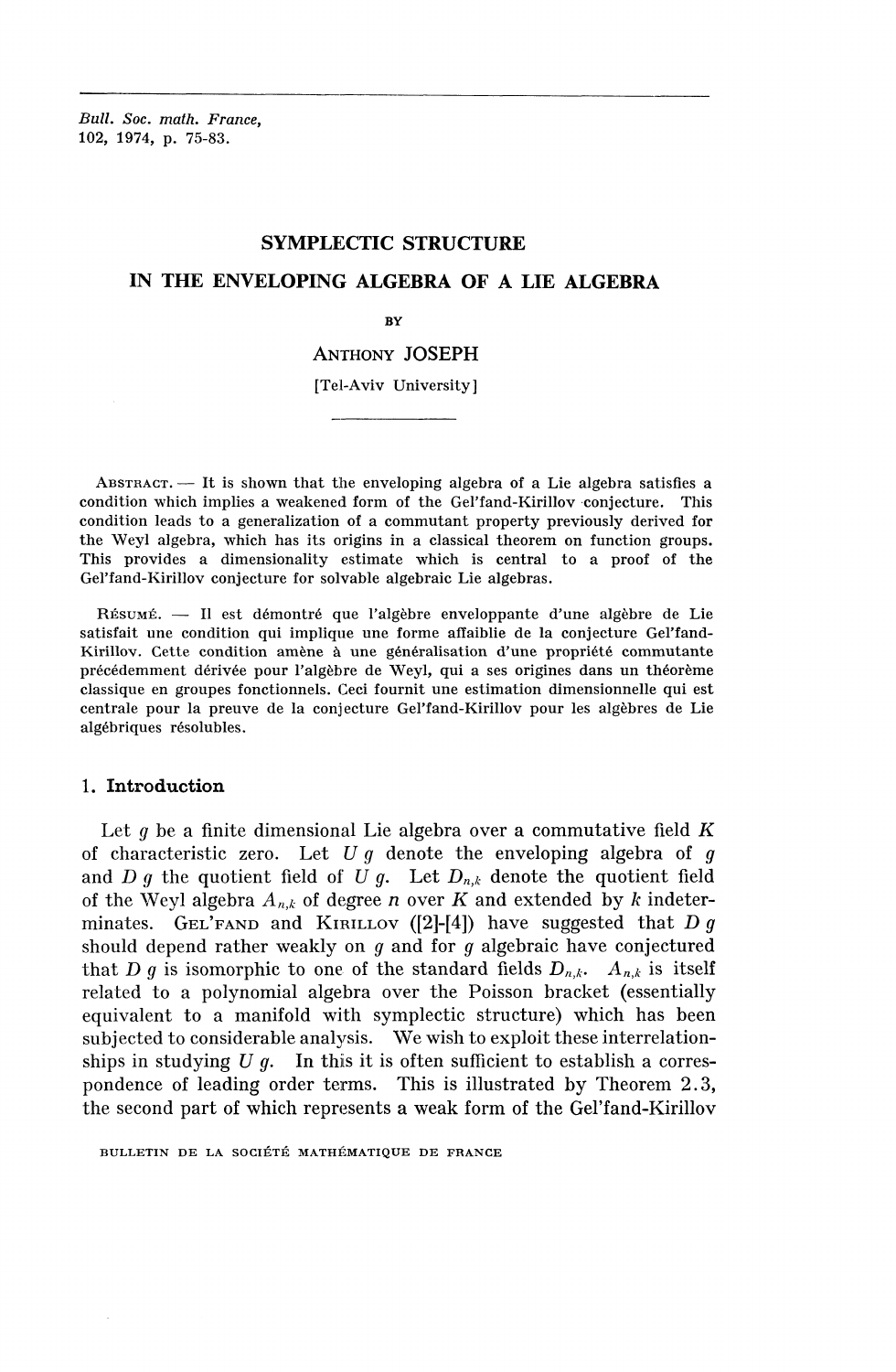conjecture. The first part leads to an important dimensionality estimate contained in the theorem stated below.

Let  $g^*$  denote the dual of  $g$ . To each  $f \in g$  define an antisymmetric bilinear form  $B_f$  on  $g \times g$  through

(1.1) 
$$
B_f(x, y) = (f, [x, y]).
$$

Recall that  $B_f$  must have even rank and set

(1.2) 
$$
m = \dim g, \qquad n = \frac{1}{2} \sup_{f \in s^*} \text{rank } B_f.
$$

Let  $\text{Dim}_{\kappa}$  denote the dimensionality introduced by GEL'FAND and KIRILLOV [2]. It is shown in section 3 that :

THEOREM 1.1. — *Let A be a subalgebra of U g and denote by* A' *its commutant in U g. Then*

 $\lim_{K} A + \lim_{K} A' \geq 2 (m - n),$ 

*with m, n given by* (1.2).

We remark that  $\lim_{K} U g = \dim g$  for all g. If further g is either nilpotent or semisimple  $\lim_{k} C(U g) = m - 2n$  (where C denotes centre). It follows that the above bound is saturated in either of these two cases. This is also true if *g* is solvable and algebraic. Indeed for*<sup>g</sup>* solvable NGHIEM [11] has constructed a maximal commutative subalgebra A of *U g* and it is shown in [9] by use of the above theorem that  $\lim_{k} A = m - n$ . This equality motivated the proof of the Gel'fand-Kirillov conjecture for *g* solvable given in [9]. We remark that Theorem 1.1 does not follow in any obvious fashion from the truth of this conjecture. This is because the corresponding dimensionality estimates are more difficult to make in *D g.*

#### *2.* **Weighted filtrations**

Let *n, k* be integers with *n* non-negative and *k* positive. Let *gn,k* denote the Lie algebra over *K* with basis { $x_i$ ,  $y_i$ ,  $z_j$ ;  $i = 1, 2, ..., n$ ;  $j = 0, 1, \ldots, k - 1$  } where  $[x_i, y_i] = z_0$  and all other brackets vanish. Let *I* denote the two-sided ideal in *U*  $g_{n,k}$  generated by  $z_0 - 1$ . Set  $A_{n,k} = U g_{n,k+1}/I$ . Observe that *U*  $g_{n,k}$  is isomorphic to a subalgebra of  $A_{n,k}$  (divide the  $x_i$  by  $z_0$ ) and that  $D g_{n,k} = D_{n,k}$  [2].

For arbitrary g, let the subspaces {  $U^{(i)}$ ;  $i = 0, 1, 2, ...$  } define a filtration of *U g.* Set  $U_i = U^{(i)}/U^{(i-1)}$  and  $G (U g) = \bigoplus_{i=0}^{\infty} U_i$ .

Only filtrations making *G (U g)* integral are considered.

 $TOME$   $102 - 1974 - N^o$  1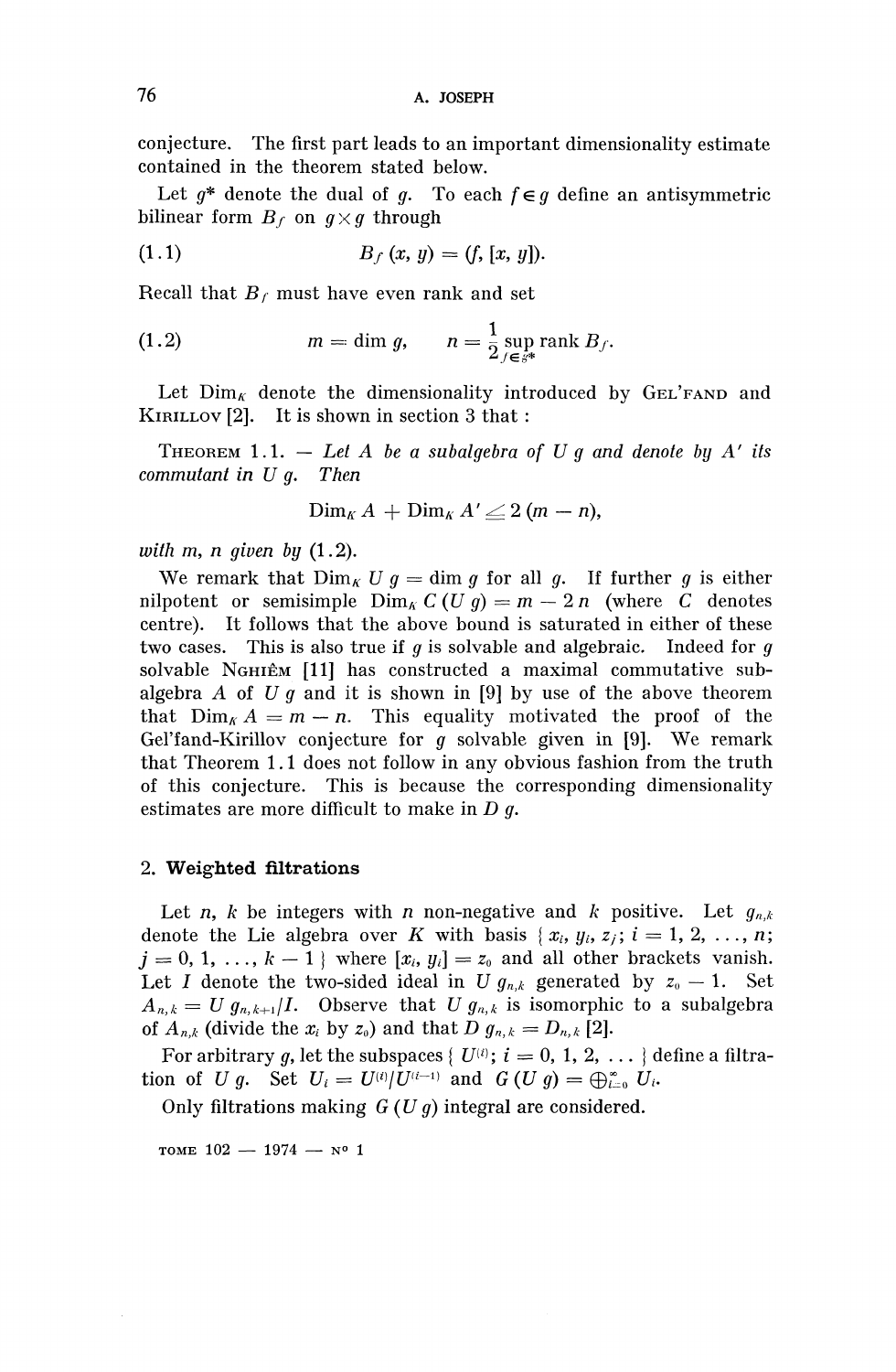In the remainder of this section we assume *K* algebraically closed.

LEMMA 2.1. — *Suppose g is either nilpotent or semisimple. Define* m, *n by* (1.2) and set  $k = m - 2n$ . Then U q admits a filtration such that  $G(U g) = U g_{n,k}.$ 

*Proof.* — Take g nilpotent. Recalling (1.1) and (1.2) choose  $f \in g^*$ such that rank  $B_f = 2n$ . Set  $q_0 = \{x \in q; f(x) = 0\}$ .

Let  $B'_{f}$  denote the restriction of  $B_{f}$  to  $g_{0}$ . We wish to show that rank  $B'_f = 2n$ . Let  $N_B$ ,  $N_{B'}$  respectively denote the null spaces of  $B_f$ and  $B'_f$ . By [1], Lemma 5, it suffices to show that  $N_B \subset N_B$ . Now given  $x \in N_{B'}$ ,

$$
(f, [x, y]) = B_f(x, y) = 0
$$
, for all  $y \in g_0$ .

Hence (ad x)  $g_0 \subset g_0$ . Let  $z_0 \in g$ ,  $z_0 \notin g_0$ . Since dim  $g$  — dim  $g_0 = 1$ , we may write  $(\text{ad } x) z_0 = \alpha z_0 + y$ , for some  $\alpha \in K$ ,  $y \in q_0$ . Then for each positive integer r,

$$
(\text{ad}^r x) z_0 = \alpha^r z_0 + y_r; \qquad y_r \in g_0.
$$

Since g is nilpotent ;  $\alpha^r z_0 + y_r = 0$  for some r and hence  $\alpha = 0$ . It follows that (ad x)  $q \subset q_0$  which implies that  $x \in N_B$ , as required.

Define a filtration on *U g* by setting  $U^{(0)} = K$ ,  $g_0 \subset U^{(1)}$ ,  $z_0 \in U^{(2)}$ ,  $z_0 \notin U^{(1)}$ . To show that  $G (U g)$  has the asserted property it suffices to show that the generators of *g* satisfy the commutation relations of *gn,k* in *G* (*U g*). Scale  $z_0$  so that  $f(z_0) = 1$ . Then for all *x*,  $y \in g$ , we have

$$
xy - yx = (f, [x, y]) z_0 \mod g_0
$$

in U q. Hence by choice of filtration we obtain, for all  $x, y \in q_0$ ,

$$
xy - yx = B'_f(x, y) z_0,
$$
  
\n
$$
x z_0 - z_0 x = 0
$$

in  $G(U g)$ . Finally bringing  $B'_{f}$  to canonical form exhibits the defining basis for  $g_{n,k}$ .

Take g semisimple. As is well-known,  $k = \text{rank } g$ , and n is the number of positive roots. Let *h* be a Cartan subalgebra for  $g$ , and  $\Delta$  the set of all non-zero roots. Each root subspace  $g^2$  is one-dimensional, and *g* is a direct sum of *h* and the  $q^2$ ;  $\alpha \in \Delta$ . Let *B* denote the Killing form. To each  $\alpha \in \Delta$  define  $H_{\alpha} \in h$  (cf. [5], Theorem 4.2) through  $B(H, H_{\alpha}) = \alpha(H)$  for all  $H \in h$ . Let  $H_0$  be a regular element ([5], p. 137) of *h*. Then  $\alpha(H_0) \neq 0$  for all  $\alpha \in \Delta$ . Define  $f \in g^*$  through  $f(H) = B(H, H_0)$  for all  $H \in h$  and the condition that it vanish on each

BULLETIN DE LA SOCIÉTÉ MATHÉMATIQUE DE FRANCE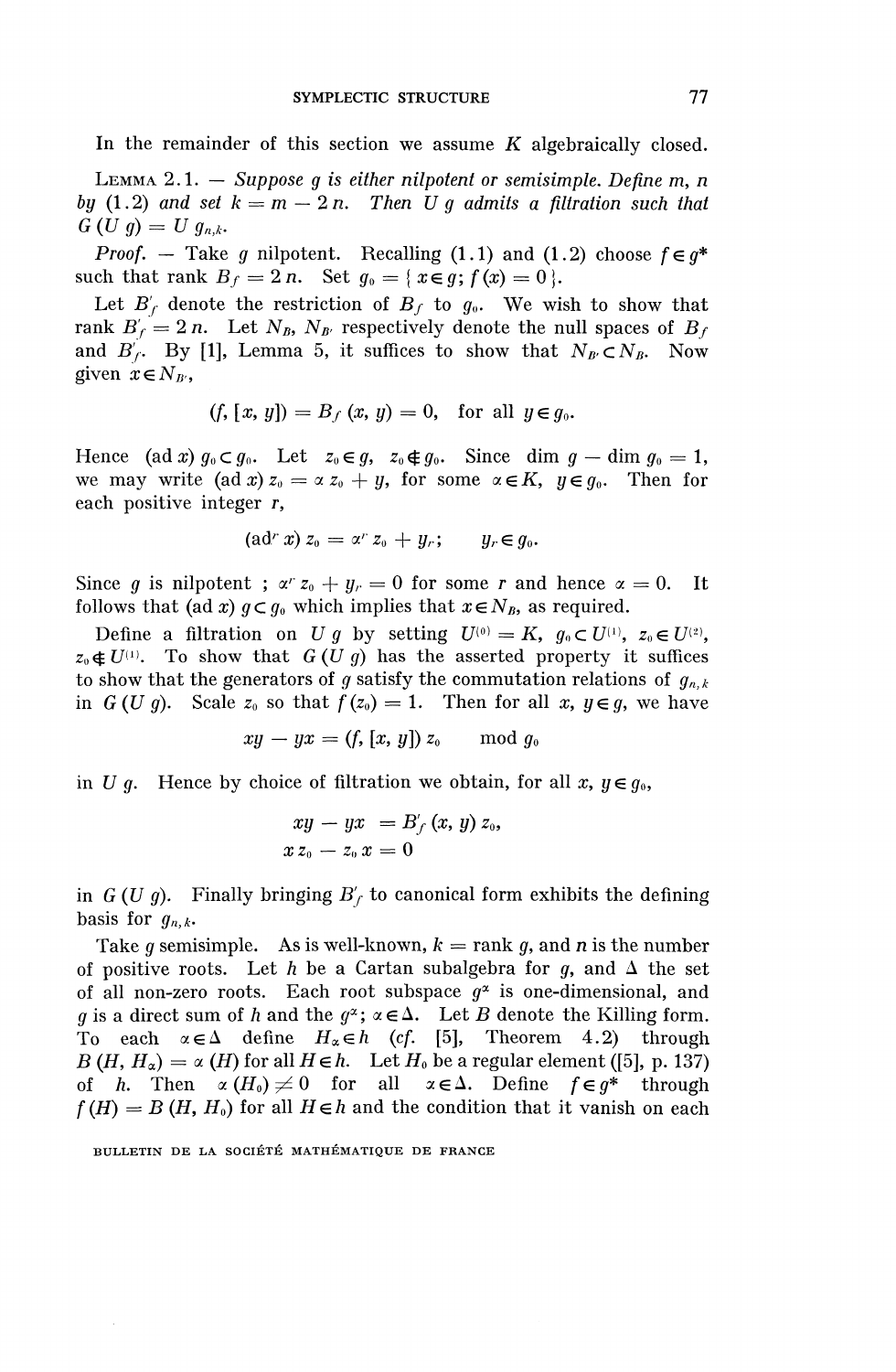root subspace. Set  $g_0 = \{x \in g; f(x) = 0 \}$ . For each  $\alpha \in \Delta$  choose  $E_{\alpha} \in q^{\alpha}$  such that  $B(E_{\alpha}, E_{-\alpha}) = 1$ . Then through [5], Theorem 5.5,

$$
E_{\alpha}\,E_{-\alpha}-E_{-\alpha}\,E_{\alpha}=\frac{\alpha\,(H_{\scriptscriptstyle 0})}{B\,(H_{\scriptscriptstyle 0},\,H_{\scriptscriptstyle 0})}\,H_{\scriptscriptstyle 0}\quad\mod\,g_{\scriptscriptstyle 0}
$$

in U g and all other commutators vanish mod  $g_{\theta}$ . Setting  $H_{\theta} = z_{\theta}$  the proof is completed with the filtration defined in the nilpotent case.

The conclusion of the Lemma fails on general *g.* For example, consider the two dimensional (solvable) Lie algebra with relation  $[x, z] = z$ . Yet through [1], Lemma 5, rank  $B'_r \ge$  rank  $B_f - 2$ ;  $B'_r$ ,  $B_f$  as above. It follows that we always have the weaker result, namely that

$$
G(U g) = U g_{n-1, k+2},
$$

for a suitable filtration of *U g.*

LEMMA 2.2. -— *Let B a non-degenerate antisymmetric bilinear form on*  $V \times V$ *. Let a be a linear transformation on* V such that

(2.1)  $B(ax, y) + B(x, ay) = 0$ 

*for all x, y*  $\in$  *V. Then there exists a basis* {  $x_i$ ;  $i = 1, 2, ..., 2$  *l* } *for V such that*

(2.2) 
$$
B(x_i, x_{2l-j}) = \delta_{ij} (-1)^j,
$$

 $i, j = 1, 2, \ldots, 2$  *l, and a is upper triangular.* 

*Proof.* — Recalling [10], p. 398, choose a basis  ${y_i}$  for V such that

$$
(2.3) \t\t\t\t\t a y_i = \alpha_i y_i + \beta_i y_{i+1},
$$

 $\alpha_i$ ,  $\beta_i \in K$  with  $\alpha_i \leq \alpha_j$  for  $i \leq j$ . Since *B* is non-degenerate there exists a second basis { $z_i$ } for V such that  $B(y_i, z_j) = \delta_{ij}$ , for all i, j. Substitution in  $(2.1)$  and  $(2.3)$  gives

(2.4) 
$$
az_i = -\alpha_i z_i - \beta_{i-1} z_{i-1}.
$$

Let  $V_i$  denote the eigenspace belonging to eigenvalue  $\alpha_i$ . By (2.2),  $B(V_i, V_j) = 0$ , unless  $\alpha_i + \alpha_j = 0$ . Further when this holds *B* nondegenerate implies dim  $V_i = \dim V_i$ . Let  $V_0$  denote the zero eigenspace and  $V'$  the direct sum of the  $V_i$  omitting  $V_0$ . On  $V'$  set

$$
x_i = \begin{cases} y_i; & \alpha_i < 0, \\ (-1)^i z_{2i-i}; & \alpha_i > 0. \end{cases}
$$

By  $(2.3)$  and  $(2.4)$ , this determines the required basis on V'. It remains to determine a basis on  $V_0$ . Equivalently we can assume a of the lemma nilpotent.

TOME  $102 - 1974 - N^o 1$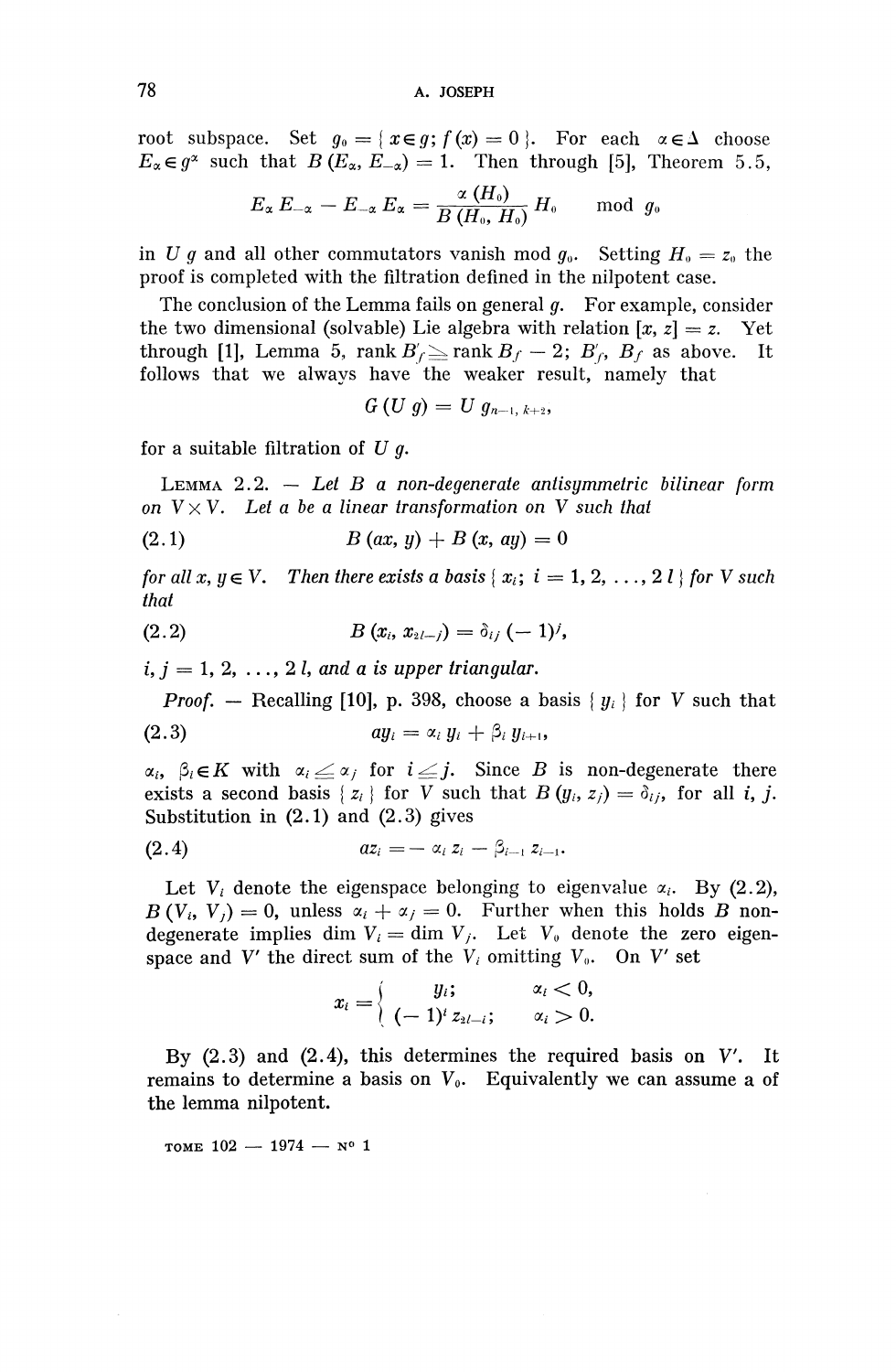Let *r* be the least positive integer such that  $a^{r+1}$   $V_0 = \{ 0 \}$ . Set

$$
W^{(s)} = \{ x \in V_0; \, a^{s+1} \, x = 0 \, \} \qquad \text{and} \qquad W_s = W^{(s)} / W^{(s-1)}.
$$

**We have**

$$
V_0 = \bigoplus_{i=0}^r W_i; \qquad a W_i \subset W_{i-1} \quad \text{for all } i.
$$

Hence to prove the lemma it suffices to exhibit a basis for  $V_0$  on which  $B$  is antidiagonal and which, for each *i,* contains as a subbasis a basis for W;.

Set  $U = a^r V_0$ . Then dim  $U = \dim W_r$ , and by  $(2.2)$ :

(2.5) 
$$
B(U, W_s) = 0;
$$
  $s < r.$ 

Hence there exists a basis  $\{y_i; i = 1, 2, ..., t\}$  for  $W_r$  and a basis  ${y_i; i = 1, 2, ..., t}$  for U such that B is antidiagonal on their linear span  $U'$ . Further since  $B$  in non-degenerate we may assume that *B*  $(y_i, y'_{i-i}) = (-1)^j$ . Set

$$
x_j = y_j
$$
,  $x_{2l-j} = y'_{l-j}$ ;  $j = 1, 2, ..., t$ .

Observe that  $U \subset W_0$  and set  $V_0 = W^{(r-1)}/U$ . Let  $\{ z_i \}$  be a basis for  $W^{(r-1)}$ . Set  $=z_i - \Sigma_{j=1}^t \left(- \ 1\right)$ 

$$
z'_{i} = z_{i} - \sum_{j=1}^{i} (-1)^{j} B(y_{j}, z_{i}) y'_{i-j}.
$$

Recalling (2.5) it follows that  $B(x, z_i) = 0$ , for all  $x \in U'$  and all i. On the other hand  $z_i = z_i$  on  $V'_0$ . Induction provides the required basis. The lemma is proved.

THEOREM 2.3. — Define m, n by  $(1.2)$  and set  $k = m - 2n$ . Then *U g admits a filtration such that G (U g) is isomorphic to a subalgebra of*  $A_{n,k}$  and  $D(G(Ug)) = D_{n,k}$ .

*Proof.* – Let f,  $B_f$ ,  $B'_f$ ,  $g_0$ ,  $N_B$ ,  $N_{B'}$ , be as in the proof of lemma 2.1. Given rank  $B'_f$  = rank  $B_f$ , the conclusion of lemma 2.1 holds and the theorem follows easily. Otherwise by [1], Lemma 5,  $N_B$  is of codimension 1 in  $N_{B'}$ . Choose  $x \in N_{B'}$ ,  $x \notin N_B$ . Then as before (ad x)  $g_0 \subset g_0$ and given  $z_0 \in g$ ,  $z \notin g_0$ ,

$$
(\text{ad }x) z_0 = \alpha z_0 + y; \qquad y \in g_0; \qquad \alpha \neq 0.
$$

By definition of  $B_f$  and the Jacobi identity :

(2.6) 
$$
B_f([x, y], z) = B_f([x, z], y) + B_f(x, [y, z])
$$

for all x, y,  $z \in g$ . Choosing x as above,  $y \in N_B$ ,  $z \in g_0$ , it follows from (2.6) that (ad x)  $N_{B} \subset N_{B}$ .

Suppose that there exists  $z \in N_B$ , such that (ad x)  $z = \beta z$ ;  $\beta \neq \alpha$ , 0.

**BULLETIN DE LA SOCIETE MATHEMATIQUE DE FRANCE**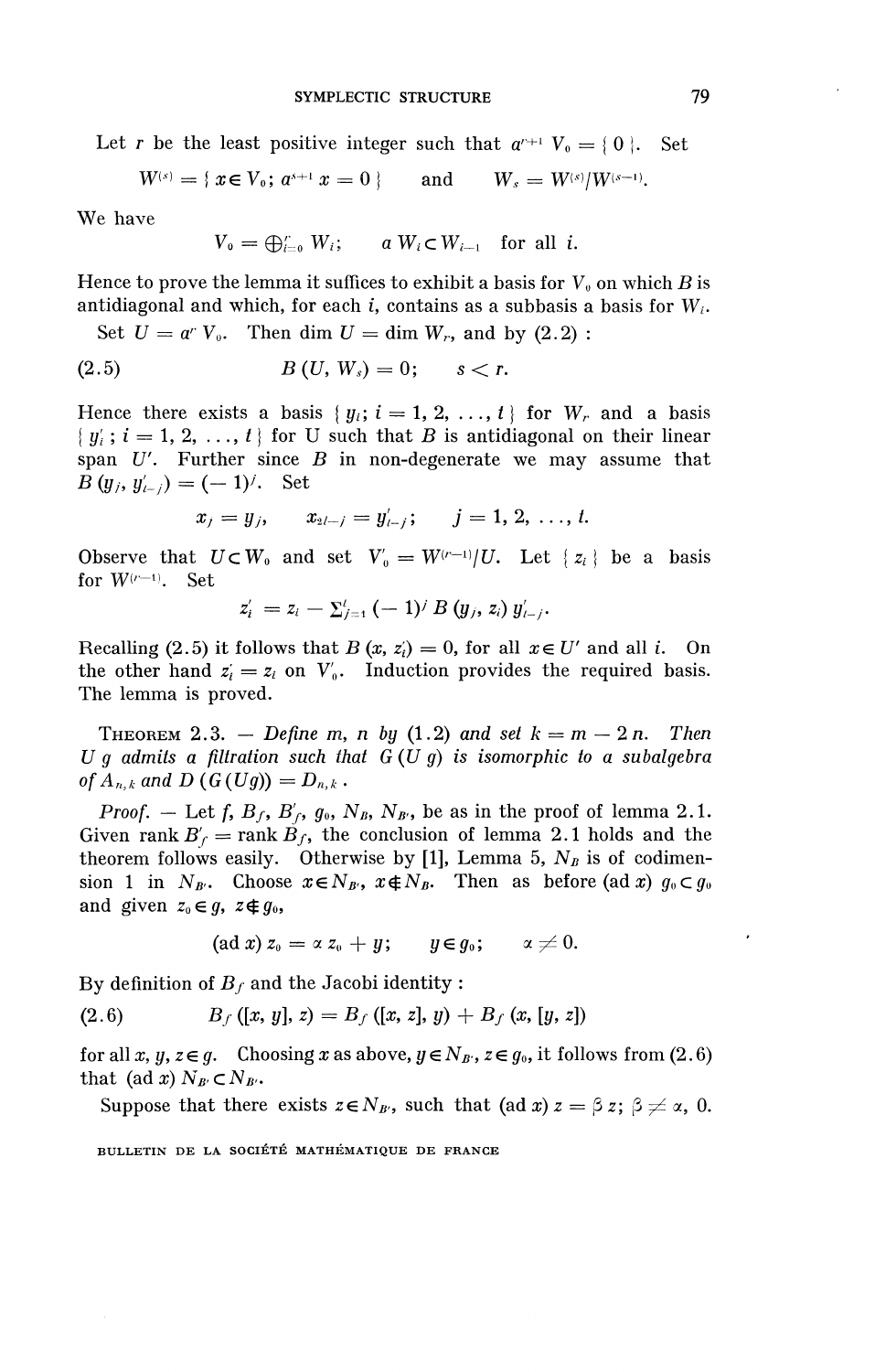Then for all  $\gamma \in K$ ,

Then for all 
$$
\gamma \in K
$$
,  
(2.7) (ad x)  $(z + \gamma z_0) = \beta (z + \gamma z_0) + (\alpha - \beta) \gamma z_0 + \gamma y$ .

Since  $\beta \neq 0$ ; x, z are linearly independent. Let  $\{x_i\}$  be a basis for  $g_0$ with  $x_1 = z, x_2 = x.$  Set  $g_0(\gamma) = \lim \text{span} \{ z + \gamma z_0, x_2, x_3, \ldots, x_{m-1} \}.$ Define  $f_\gamma \in g^*$  such that

$$
g_{\sigma}(\gamma) = \{x \in g; f_{\gamma}(x) = 0\}.
$$

Denote by  $g_{00}$  a maximal subspace of  $g_0$  on which  $B'_f$  is non-degenerate. Since  $z \in N_B$ , we may choose a fixed  $g_{00}$  such that  $g_{00} \subset g_0(\gamma)$  for all  $\gamma$ . Let  $B''_{f\gamma}$  denote the restriction of  $B'_{f\gamma}$  to  $g_{00}\times g_{00}$ . By choice of  $g_{00}$ ,

$$
rank B'_{f_0} = rank B'_f = rank B_f - 2.
$$

Hence except for finitely many values of  $\gamma$ ,

$$
\operatorname{rank} B''_{f_{\gamma}}=\operatorname{rank} B_f-2.
$$

Since z,  $x \in N_B$ , there exists, for all but finitely many values of  $\gamma$ ,  $y_\gamma \in g_{00}$  such that  $B'_{f_\gamma} (x, y_\gamma) = 0$  (y) and setting  $z_\gamma = z + \gamma z_0 + \gamma y_\gamma$ that  $B'_{f}$ ,  $(a, z_{\gamma})=0$  for all  $a \in g_{00}$ . Again  $f_{\gamma}(y)=0$  ( $\gamma$ ) so from (2.7) we obtain

$$
B'_{f_{\gamma}}(x, z_{\gamma}) = (x - \beta)\gamma + O(\gamma^2).
$$

Since  $\alpha \neq \beta$ , it follows by [1], Lemma 5 and the above that we may choose  $\gamma$  such that rank  $B'_{f_{\gamma}} = \text{rank } B_{f}$ . Then the conclusion of Lemma 2.1 holds and the theorem is proved in this case. We conclude that there is no loss of generality in assuming that  $N_{B'}$  admits a basis { $z_i$  } such that

(2.8) (ad x) 
$$
z_i = \alpha'_i z_i + \beta'_i z_{i+1}
$$
,

where  $\alpha'_i = \alpha$ , 0, for all  $i = 1, 2, \ldots, k$ , with  $x = z_k$ .

Set  $V = g_0/N_{B'}$ , and let *B* denote the restriction of  $B'_f$  to V. Use of (2.6) shows that ad  $x - (x/2)$  is a linear transformation on V satisfying (2.1). Further *B* is non-degenerate on *V*, so Lemma 2.2 applies. Let  ${x_i; i = 1, 2, ..., 2l}$  be a basis satisfying its conclusion. Since rank  $B = \text{rank } B_f - 2$ , we have  $l = n - 1$ . Define a filtration on *U g* as follows.

Set *U<sup>101</sup>* equal the tensor algebra generated by *x.* Let

$$
z_0 \in U^{(4m)}, \qquad z_0 \notin U^{(4m-1)},
$$
  
\n
$$
x_i \in U^{(2m+n-i-1)}, \qquad x_i \notin U^{(2m+n-i-2)},
$$
  
\n
$$
z_j \in U^{(2m-n+1-j)}, \qquad z_j \notin U^{(2m-n-j)};
$$
  
\n
$$
i = 1, 2, \ldots, 2n - 2; \qquad j = 1, 2, \ldots, k - 1.
$$

TOME  $102 - 1974 - N^0 1$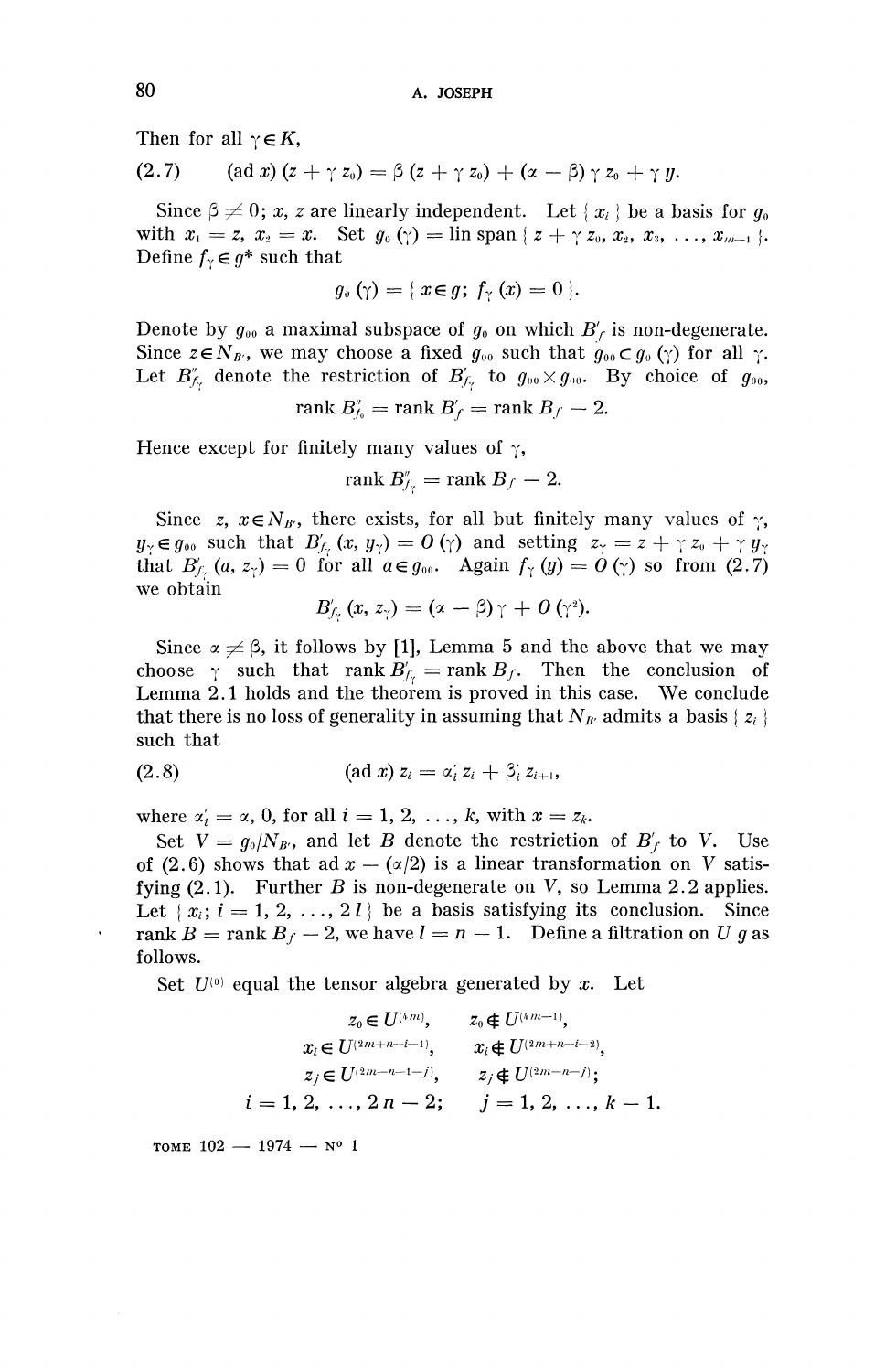Recalling that  $k = m - 2n$  and that ad x is upper triangular on V and on  $N_{B}$ <sup>*'*</sup>, we obtain the following bracket relations in  $G(U g)$ :

$$
\begin{array}{ll} [x_i,\,x_{2n-2-j}]=\delta_{ij}\,z_0,\\ [x_i,\,z_r]=0,\\ [x,\,x_i]=\alpha_i\,x_i,\\ [x,\,z_r]=\alpha'_r\,z_r,\\ [z_r,\,z_s]=0,\end{array}
$$

for all *i*,  $j = 1, 2, ..., 2n - 2; r, s = 0, 1, ..., k - 1$ , where  $\alpha'_0 = \alpha$ ,  $\alpha'_r = 0$ ,  $\alpha$ ;  $\alpha_i + \alpha_{2n-2-i} = \alpha$ . Set

and

$$
y_i = x_{2n-1-i};
$$
  $i = 1, 2, ..., n-1$ 

$$
y_i = x_{2n-1-i}, \qquad i = 1, 2, ..., n-1
$$
  

$$
x'_n = (x - \sum_{i=1}^{n-1} (x - \alpha_i) (x_i z_0^{-1}) y_i) z_0.
$$

Then for all  $i = 1, 2, ..., n - 1, r = 0, 1, 2, ..., k$ ,

$$
[x_i, y_i] = z_0, \qquad [x'_n, z_r] = \alpha'_r, z_0, z_r
$$

and all remaining brackets vanish. Set  $x_n = x'_n z_0^{-1}$ ,  $y_n = z_0$ . The proof is completed by noting that  $x_i z_0^{-1}$ ,  $y_i$ ;  $i = 1, 2, ..., n$ ;  $z_r z_0^{-1}$ ;  $r = 0$ ,  $\alpha'_{r} = \alpha$  and  $z_{r}$ ;  $\alpha'_{r} = 0$  generate  $A_{n,k}$ .

We remark that the proof and consequently the filtration simplifies should *g* be almost algebraic [6], p. 98. In this case ad *x* may be assumed semisimple.

Given  $x \in U^{(s)}$ ,  $x \notin U^{(s-1)}$ , we write  $f(x)$  for the leading term of x. Theorem 2.3 has the following easy corollary which illustrates the symplectic structure associated with the enveloping algebra of a Lie algebra.

COROLLARY 2.4. – There exists a filtration of U g with  $U^{(0)} = K$ , *such that G (U g) is isomorphic to a subalgebra of K [x<sub>i</sub>, y<sub>i</sub>, z<sub>i</sub>];*  $i = 1$ *,* 2, ...,  $n; j = 1, 2, ..., k$ . Furthermore given  $x \in U^{(r)}$ ,  $x \notin U^{(r-1)}$ ,  $y \in U^{(s)}$ ,  $y \notin U^{(s-1)}$ ; then either

*n* euner<br>[x, y]  $\in$   $U^{(k+s-1)}$ *and*  $\{ f(x), f(y) \} = 0,$ *or*

*where*

$$
f([x, y]) = \{ f(x), f(y) \},
$$

$$
f([x, y]) = \{ f(x), f(y) \},
$$

$$
\{ f(x), f(y) \} = \sum_{i=1}^{n} \left( \frac{\partial f(x)}{\partial x_i} \frac{\partial f(y)}{\partial y_i} - \frac{\partial f(x)}{\partial y_i} \frac{\partial f(y)}{\partial x_i} \right).
$$

*Proof.* — Given  $x \in g$  suppose with respect to the filtration of U g defined in Theorem 2.3 that  $x \in U^{(s)}$ ,  $x \notin U^{(s-1)}$ . Define a new filtration in *U g* by setting  $U^{(0)} = K$  and defining  $x \in U^{(s+1)}$ ,  $x \notin U^{(s)}$ . Computation shows that the new graded algebra *G (U g)* has the asserted properties.

BULLETIN DE LA SOCIÉTÉ MATHÉMATIQUE DE FRANCE 6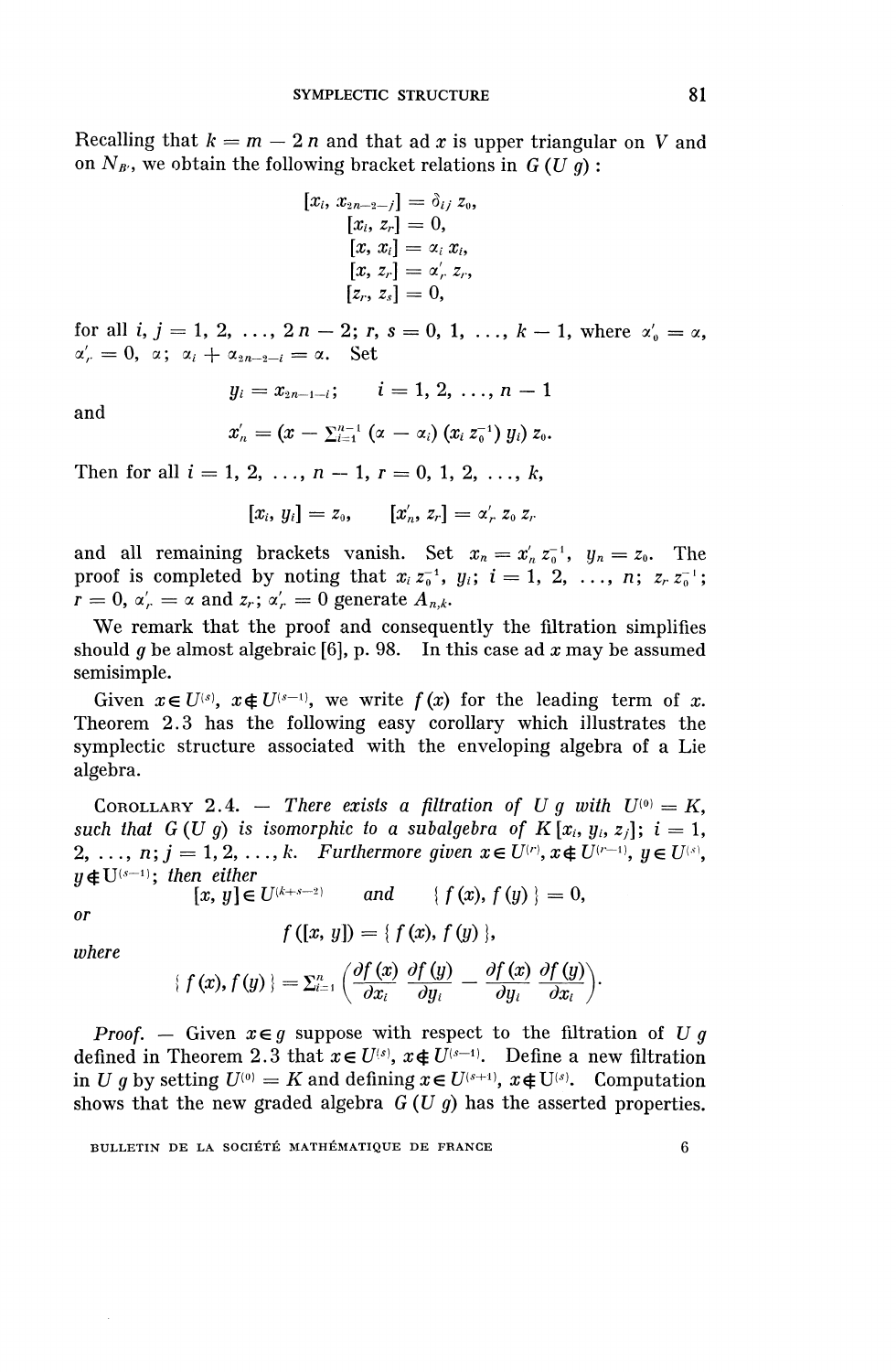#### **3. The commutant theorem**

In this section, we consider only filtrations on U g such that  $U^{(0)} = K$ and  $G(Ug)$  is commutative. Given a subalgebra A of  $Ug$ , set  $f(A) = \{ f(a); a \in A \}$ .  $f(A)$  is isomorphic to a subalgebra of polynomials in *m* variables :  $m = \dim g$ . Set  $df(A) = \{ df(a) ; f(a) \in f(A) \}.$ Let dim  $df(A)$  denote the dimension of  $df(A)$  considered as a module over *G(Ug).*

LEMMA 3.1. — *Let A be a subalgebra of U g. Then*

$$
\text{Dim}_K A = \dim df(A).
$$

*Proof.* — The proof follows that of [8], Theorem 3.3. Let  $\{x_i\}$  be a basis for *g*. We have  $x_i \in U^{(n_i)}$ ,  $x_i \notin U^{(n_{i-1})}$ , for each *i*, where the  $n_i$  are positive integers. Set  $y_i = x^{1/n_i}$ . Let  $f(A')$  denote  $f(A)$  considered as an algebra of polynomials in the  $y_i$ . Clearly

dim  $df(A') = \dim df(A)$ .

That  $\lim_{k} A \angle \dim df(A')$ , follows from the dimensionality estimate of [7], Lemma 3.3. On the other hand choosing  $a_1, a_2, \ldots, a_r \in A$  such that  $\{ df(a_i); i = 1, 2, \ldots, r \}$  is a basis for  $df(A)$  shows that  $\lim_{K} A \geq \dim df(A).$ 

Theorem 1.1 follows on application of [8], Lemma 2.1, and Corollary 2.4 and Lemma 3.1 to the algebraic closure of *K,*

#### **REFERENCES**

- [1] DIXMIER (J.). Sur les representations unitaires des groupes de Lie nilpotents, II., *Bull. Soc. math. Fr.,* t. 85, 1957, p, 325-388.
- [2] GEI/FAND (I.M.) and KIRILLOV (A. A.). Fields associated with enveloping algebras of Lie algebras. *Soviet Mathematics,* t. 7, 1966, p. 407-409 [en russe]; *Doklady Akad. Nauk SSSR,* t. 167, 1966, p. 503-505.
- [3] GEI/FAND (I. M.) and KIRILLOV (A. A.). — *Sur les corps lies aux algebres enueloppantes des algebres de Lie. —* Paris, Presses universitaires de France, 1966 *(Institut des Hautes Etudes Scientiflques, Publications mathematiques,* 31, p. 5-19).
- [4] GEL'FAND (I. M.) and KIRILLOV (A. A.). Structure of the Lie field connected with a split semisimple Lie algebra [en russe], *Funkcional'nyj Analiz,* t. 3, 1969, fasc. 1, p. 7-26.
- [5] HELGASON (S.). — *Differential geometry and symmetric spaces.* New York, Academic Press, 1962 *(Pure and applied Mathematics, Academic Press,* 12).
- [6] JACOBSON (N.). — *Lie algebras.* New York, Interscience Publishers, 1962 *(Interscience Tracts in pure and applied Mathematics,* 10).

TOME  $102 - 1974 - N^o 1$